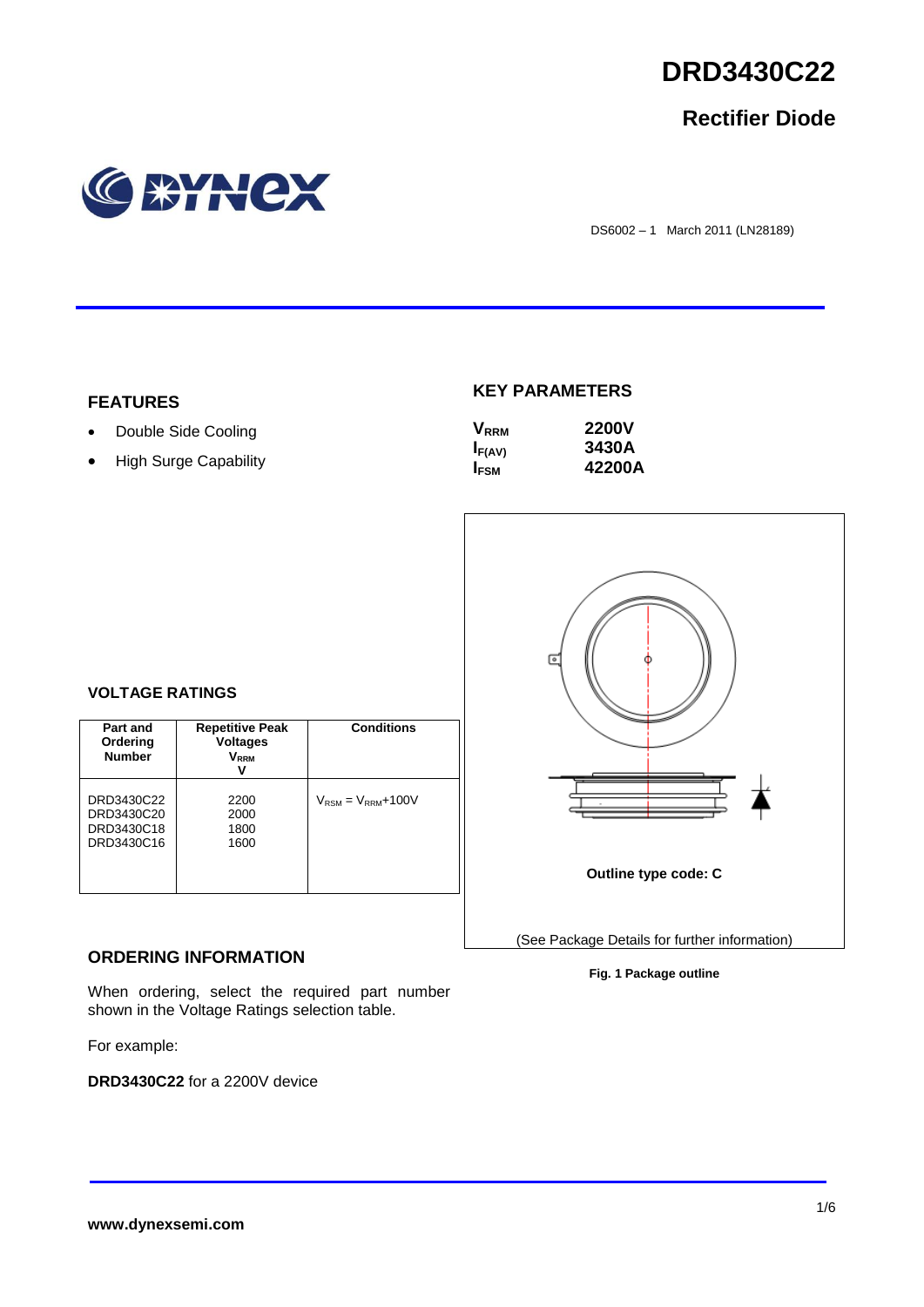

# **CURRENT RATINGS**

**Tcase = 75°C unless stated otherwise**

| Symbol      | <b>Parameter</b>                     | <b>Test Conditions</b>   | Max. | <b>Units</b> |  |  |
|-------------|--------------------------------------|--------------------------|------|--------------|--|--|
|             | Double Side Cooled                   |                          |      |              |  |  |
| $I_{F(AV)}$ | Mean forward current                 | Half wave resistive load | 4160 | A            |  |  |
| IF(RMS)     | <b>RMS</b> value                     | $\blacksquare$           | 6530 | A            |  |  |
| IF.         | Continuous (direct) on-state current | -                        | 5880 | Α            |  |  |

#### **Tcase = 100°C unless stated otherwise**

| Symbol              | <b>Parameter</b>                     | <b>Test Conditions</b>   | Max. | <b>Units</b> |  |  |
|---------------------|--------------------------------------|--------------------------|------|--------------|--|--|
|                     | <b>Double Side Cooled</b>            |                          |      |              |  |  |
| $I_{F(AV)}$         | Mean forward current                 | Half wave resistive load | 3430 | Α            |  |  |
| I <sub>F(RMS)</sub> | <b>RMS</b> value                     | $\overline{\phantom{0}}$ | 5390 | A            |  |  |
| IF                  | Continuous (direct) on-state current | ۰                        | 4850 | A            |  |  |

# **SURGE RATINGS**

| Symbol      | <b>Parameter</b>                        | <b>Test Conditions</b>                           | Max. | <b>Units</b>      |
|-------------|-----------------------------------------|--------------------------------------------------|------|-------------------|
| <b>IFSM</b> | Surge (non-repetitive) on-state current | 10ms half sine, $T_{\text{case}} = 175^{\circ}C$ | 42.2 | kA                |
| $I^2t$      | I't for fusing                          | $V_R = 0$                                        | 8.90 | MA <sup>2</sup> s |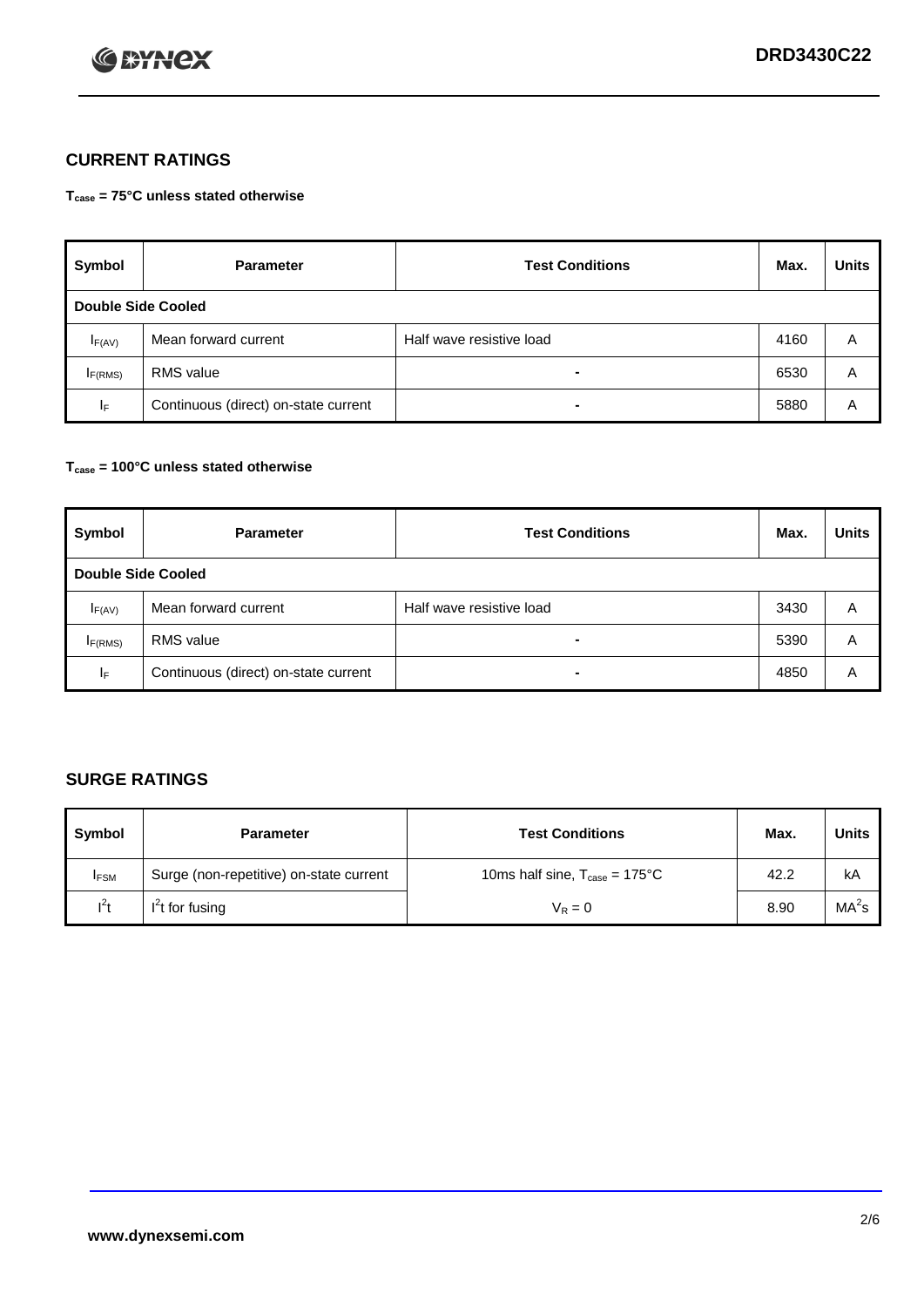# **THERMAL AND MECHANICAL RATINGS**

| Symbol           | <b>Parameter</b>                      | <b>Test Conditions</b>                      |    | Min.  | Max.   | <b>Units</b> |
|------------------|---------------------------------------|---------------------------------------------|----|-------|--------|--------------|
| $R_{th(j-c)}$    | Thermal resistance – junction to case | Double side cooled                          | DC |       | 0.0125 | °C/W         |
| $R_{th(c-h)}$    | Thermal resistance – case to heatsink | Double side cooled                          | DC |       | 0.004  | °C/W         |
| $T_{\rm vj}$     | Virtual junction temperature          | Blocking V <sub>DRM</sub> / <sub>VRRM</sub> |    | $-40$ | 175    | °C           |
| $T_{\text{stg}}$ | Storage temperature range             |                                             |    | $-40$ | 175    | °C           |
| $F_m$            | Clamping force                        |                                             |    | 40    | 50     | kN           |

# **CHARACTERISTICS**

| Symbol                   | <b>Parameter</b>     | <b>Test Conditions</b>                          | Min.           | Max.  | <b>Units</b> |
|--------------------------|----------------------|-------------------------------------------------|----------------|-------|--------------|
| $\mathsf{V}_\mathsf{FM}$ | Forward voltage      | At 3000A peak, $T_{\text{case}} = 25^{\circ}C$  |                | 1.20  | V            |
| <b>I</b> <sub>RM</sub>   | Peak reverse current | At $V_{DRM}$ , $T_{case} = 175^{\circ}C$        | ۰              | 250   | mA           |
| $Q_{\rm S}$              | Total stored charge  | $I_F = 4000A$ , dl <sub>RR</sub> /dt = 10A/us   | ۰              | 5000  | μC           |
|                          |                      | $T_{\text{case}} = 175^{\circ}C$ , $V_R = 100V$ |                |       |              |
| V <sub>TO</sub>          | Threshold voltage    | At $T_{vi} = 175^{\circ}C$                      | $\blacksquare$ | 0.79  | V            |
| $r_{\text{T}}$           | Slope resistance     | At $T_{vi} = 175^{\circ}C$                      | ۰              | 0.086 | $m\Omega$    |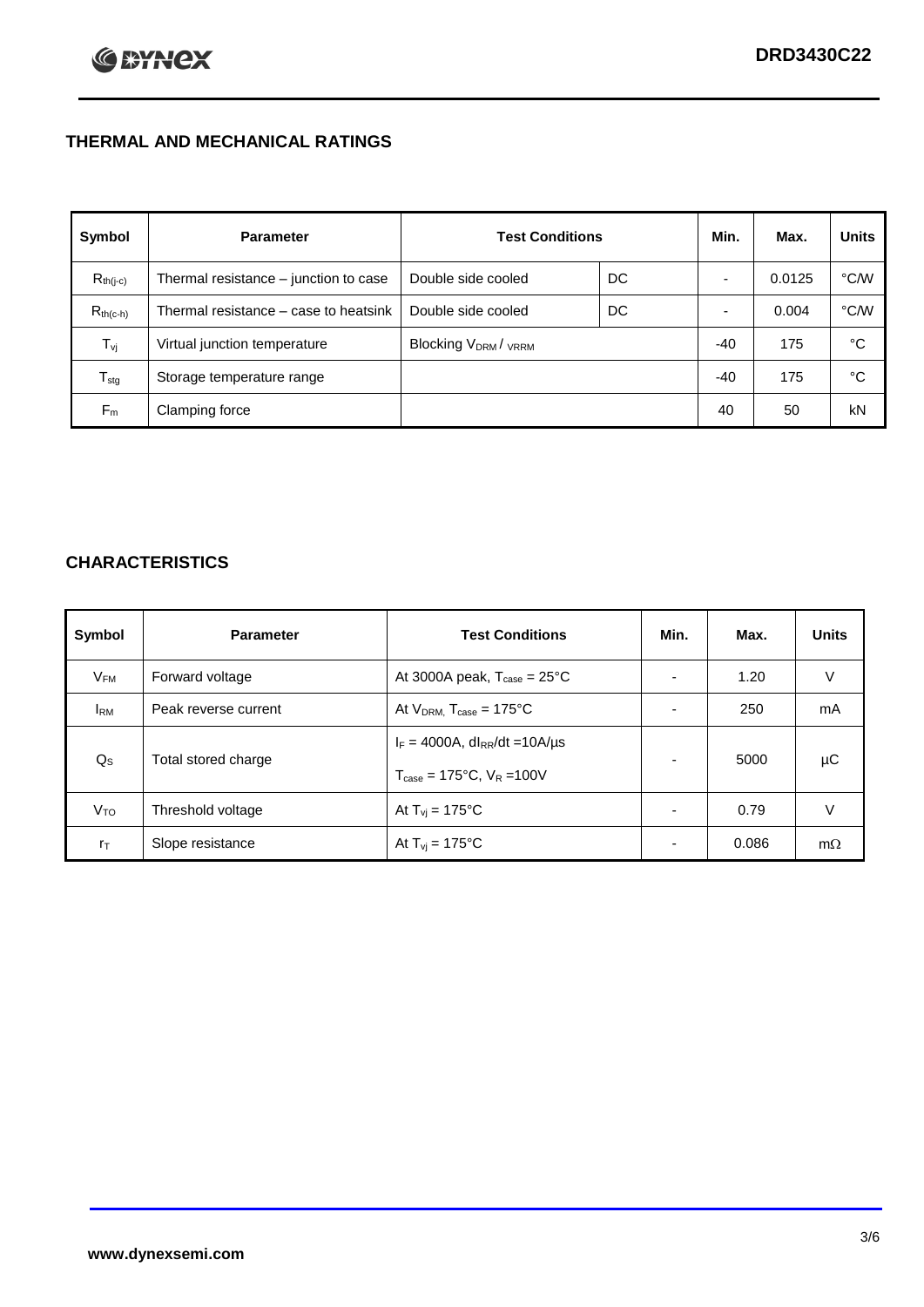

### **CURVES**









**junction to case**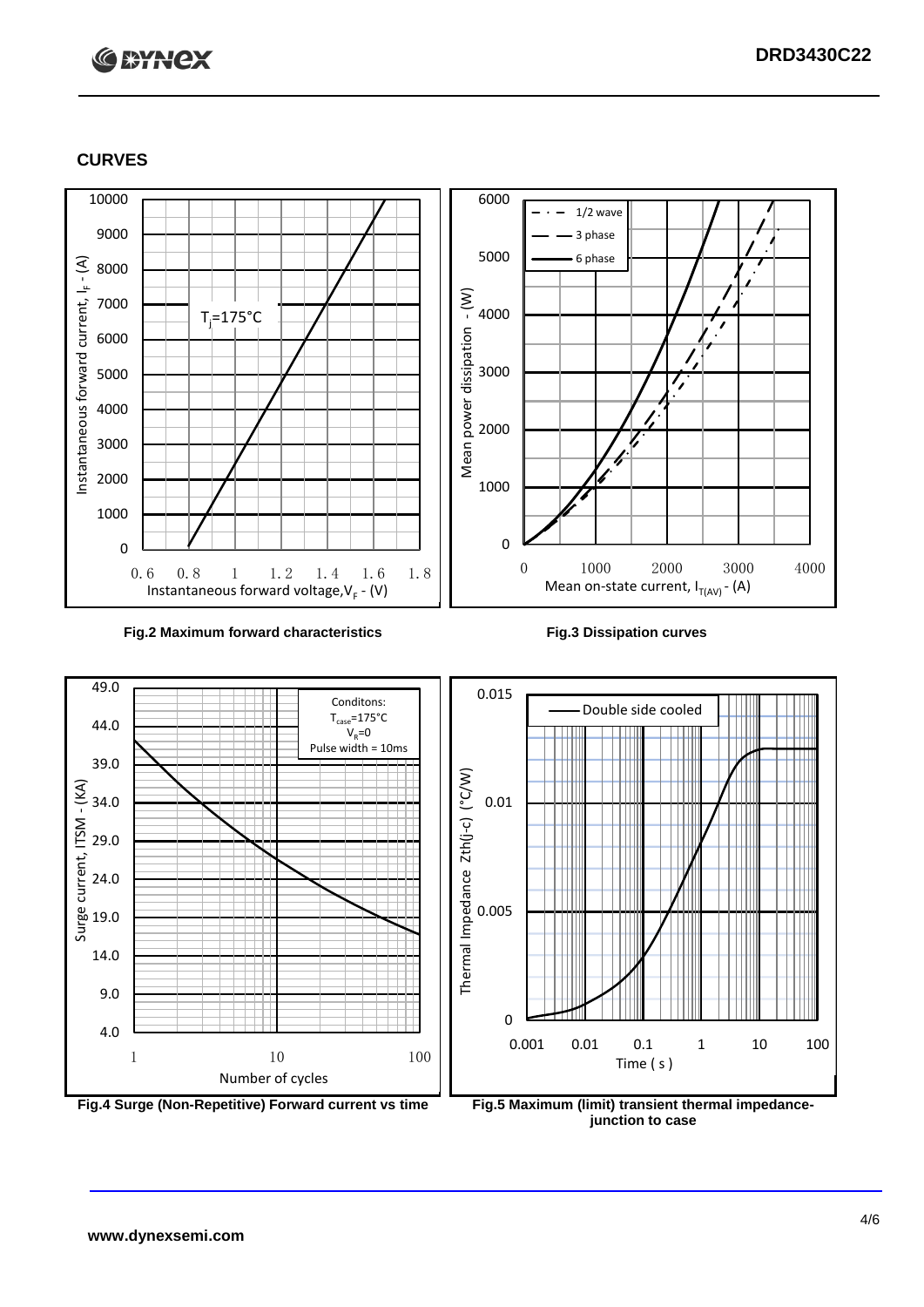

### **PACKAGE DETAILS**

For further package information, please contact Customer Services. All dimensions in mm, unless stated otherwise. DO NOT SCALE.



### **Note:**

Some packages may be supplied with gate and or tags.